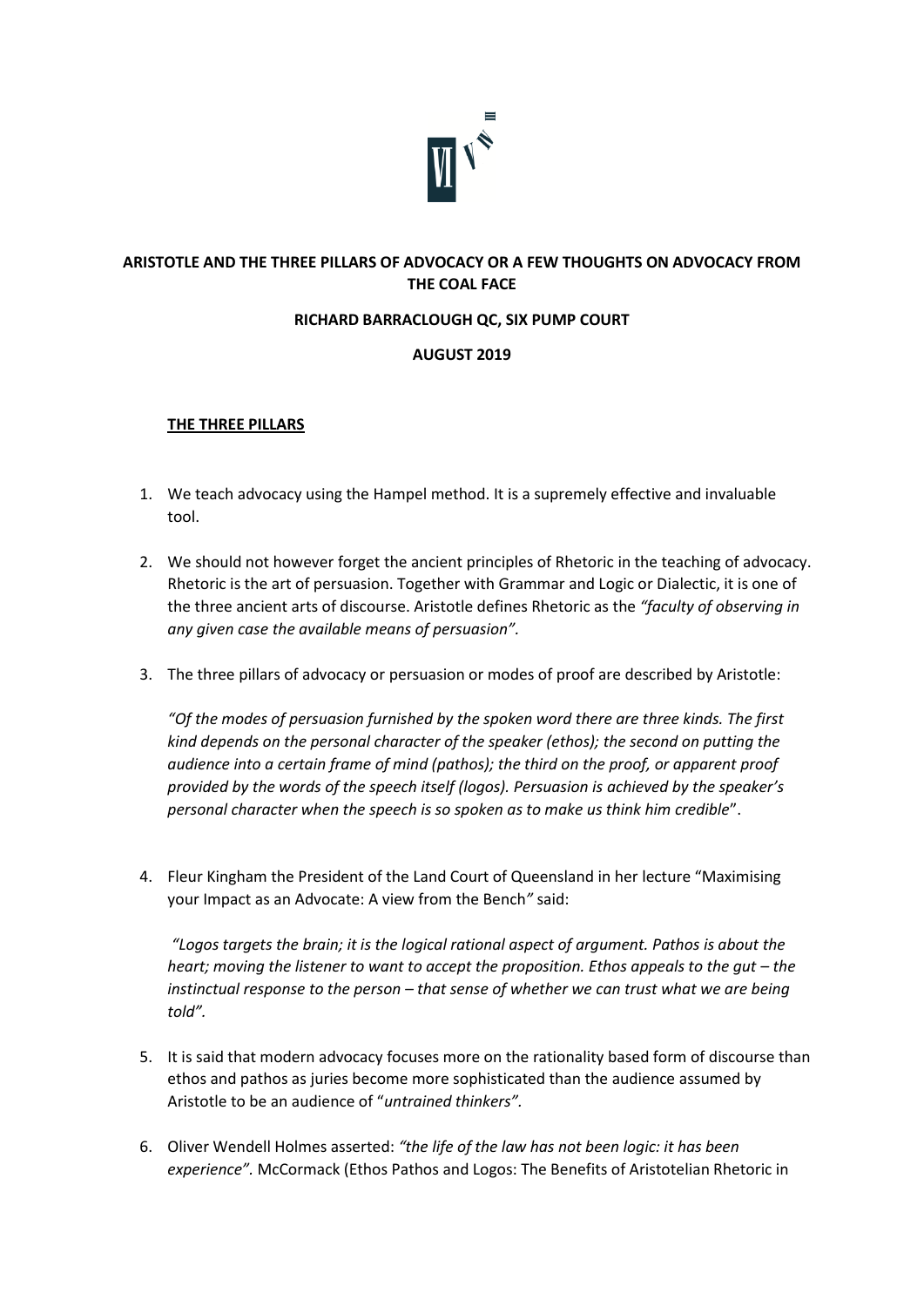the Courtroom) continues: "*experience in all of its plasticity and subjective bases, necessitates a hard look at the capability of the human race as a whole as well as jurors, judges ,and litigators themselves to utilize logic consistently and similarly over time. While this seems possible to a certain extent based on the influence that the reliance on logic and rational decision making has had on trial procedure, it does not eliminate the need for or the benefits that may be derived from the use of an attorney's appeals catered toward the other two modes of proof, ethos and pathos"*

# **ETHOS**

- 7. Ethos is about making the advocate credible or apparently credible as a source (persuader credibility). It is designed to make the audience unconsciously or consciously feel that they trust the advocate. To that end the advocate must demonstrate practical intelligence, a virtuous character, reputation and good will, honesty and candour.
- 8. Aristotle held that *"we believe good men more fully and more readily than others. This is true whatever the question is and absolutely true where exact certainty is impossible and opinions are divided*". In Richard II, Thomas Mowbray is accused of treason and says of his distress, *"The purest treasure mortal time afford is spotless reputation; that away, men are but gilded loam or painted clay".* It is Aristotle's view that *"character may almost be called the most effective means of persuasion (the advocate) possesses"*
- 9. Ethos encompasses (1) bodily eloquence including posture, gesture, facial expression, eye contact, body language and movement, proxemics (space between the advocate and the audience) and (2) the use of the voice and how we say the words used. The whole provides a collective signal to the jury.
- 10. The voice conveys elements of ethos. It involves pitch, speed, volume, tone and rhythm. It permits the advocate to convey emotional intention. Pauses are crucial. They can be used as thinking pauses or pauses to raise tension.
- 11. One of the social aspects of ethos or credibility is about identity and membership of the group. Research suggests that that the speaker must portray himself as belonging to the group rather than above it.
- 12. Ethos is transmitted through the advocate's self portrayal. It includes the advocate's clothes, vocabulary, hints at social rank. The advocate can use statements to suggest social hierarchy, preferences and distastes.
- 13. Ethos will involve practical intelligence in the sense of choosing the most credible arguments making sensible and reasonable concessions.

## **PATHOS**

14. Pathos encompasses emotional influence the advocate has on her audience. It is necessary to put the audience in the appropriate emotional state. Norbert Schwarz (Emotion, Cognition and Decision Making): *"Our everyday experiences leave little doubt that our*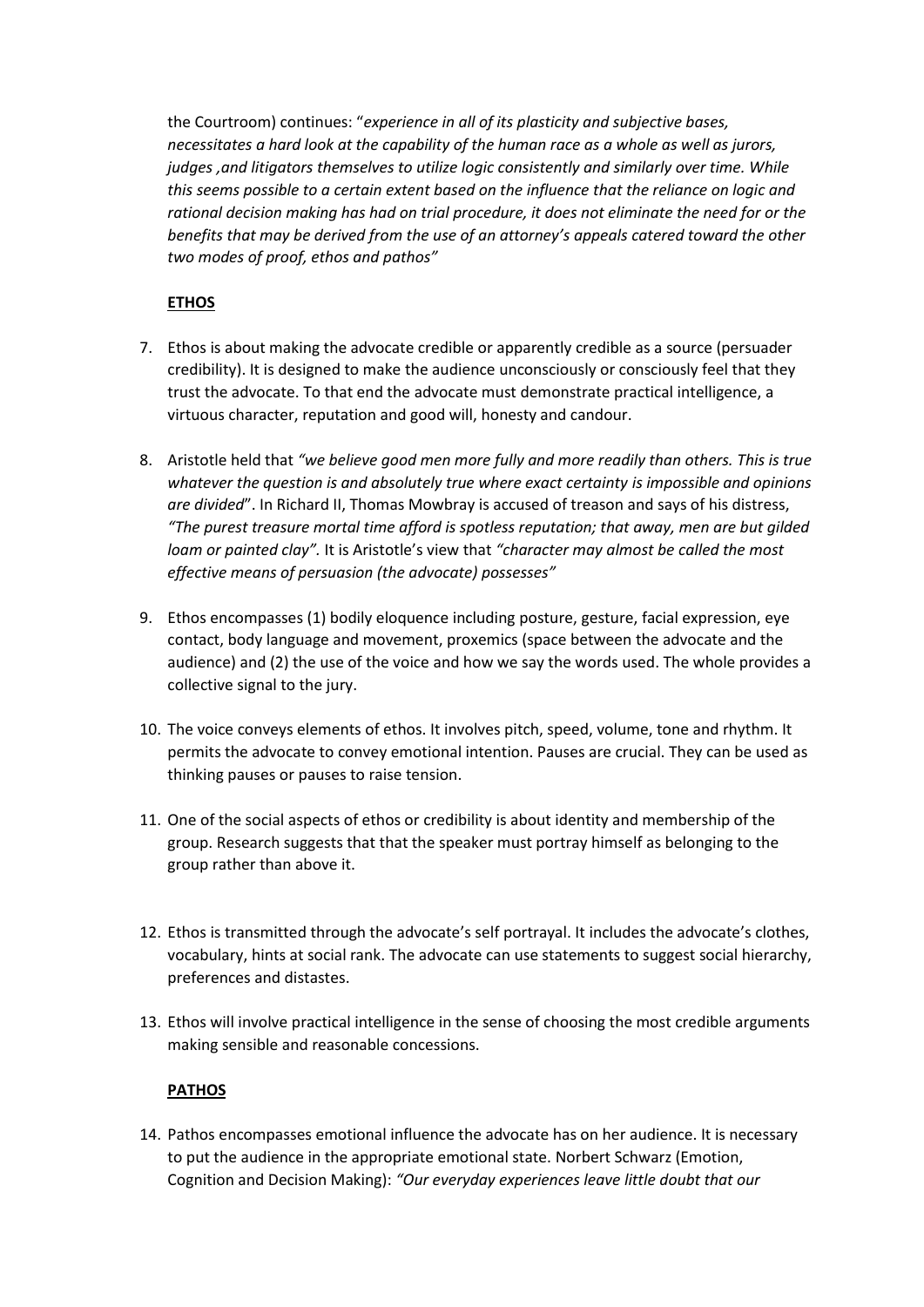*emotions can influence the decisions we make, much as the outcome of our decisions can influence the emotions we experience".* Aristotle: *"Our judgments when we are pleased and friendly are not the same as when we are pained and hostile".* Uffelman (Hamlet was a Law Student. A Dramatic look at Emotions Effect on Analogical reasoning): Emotion is *"what releases the legal imagination to see relevant similarities and therefore permits the final leap to judgment".* 

- 15. Pathos permits the audience to place itself in the shoes of the litigant. That is not to say that emotion is to be overdone. Juries are directed to judge a case on the evidence and not emotion. Thus the pathos element of advocacy in jury trial must be finely judged. As Uffelman said: "*If the ultimate goal of the legal process is justice then….we should desire the most sensitive understanding of the intersection of emotion and reason in order to maximise the breadth and depth of the (audiences) imagination in conceiving justice"*
- 16. Thus: *"The emotions are all those feelings that so change men as to affect their judgments and that are also attended by pain or pleasure. Such are anger, pity, fear and the like with their opposites. We must arrange what we have to say about each of them under three heads. Take for instance, the emotion of anger: here we must discover (1) what the state of mind of angry people is (2) who the people are with whom they usually get angry and (3) on what grounds they get angry with them".*
- 17. Pathos requires the audience to identify with the advocate. It requires the advocate to know the audience, its value and belief systems. The advocate has techniques and styles which create or enhance emotions which impacts on the critical faculty of the audience. It is the emotional influence of the speaker on the audience. The advocate achieves this in part by the correct use of figures of speech, putting content and arguments in the fore or background, clarity in the sense of intellectual comprehensibility and propriety where the style is appropriate to the issue and context. Brevity is important but not so as to limit clarity.
- 18. Story telling is used to give a personal touch and create curiosity in the audience. The story allows the speaker to raise emotion and link with eg childhood memories.
- 19. Pathos may bite at the beginning and end of the speech grabbing the attention of the audience and leaving them with conviction.

#### **LOGOS**

- 20. Logos: *"Thirdly persuasion is effected through the speech itself when we have proved a truth or an apparent truth by means of the persuasive arguments suitable to the case in question".*
- 21. There are different forms of proofs: the natural and the artificial/ technical proof. Natural proofs are those that are based on data, testimonies etc. Artificial or technical proof are those created with a combination of information, hints, examples and the art of logic.
- 22. Logos deals with content, structure and argumentation of a speech in contra distinction to style and expressive qualities. It is the relationship of facts with reality. It is the appeal to logical reason. The argument must appear sound to the audience. The advocate will express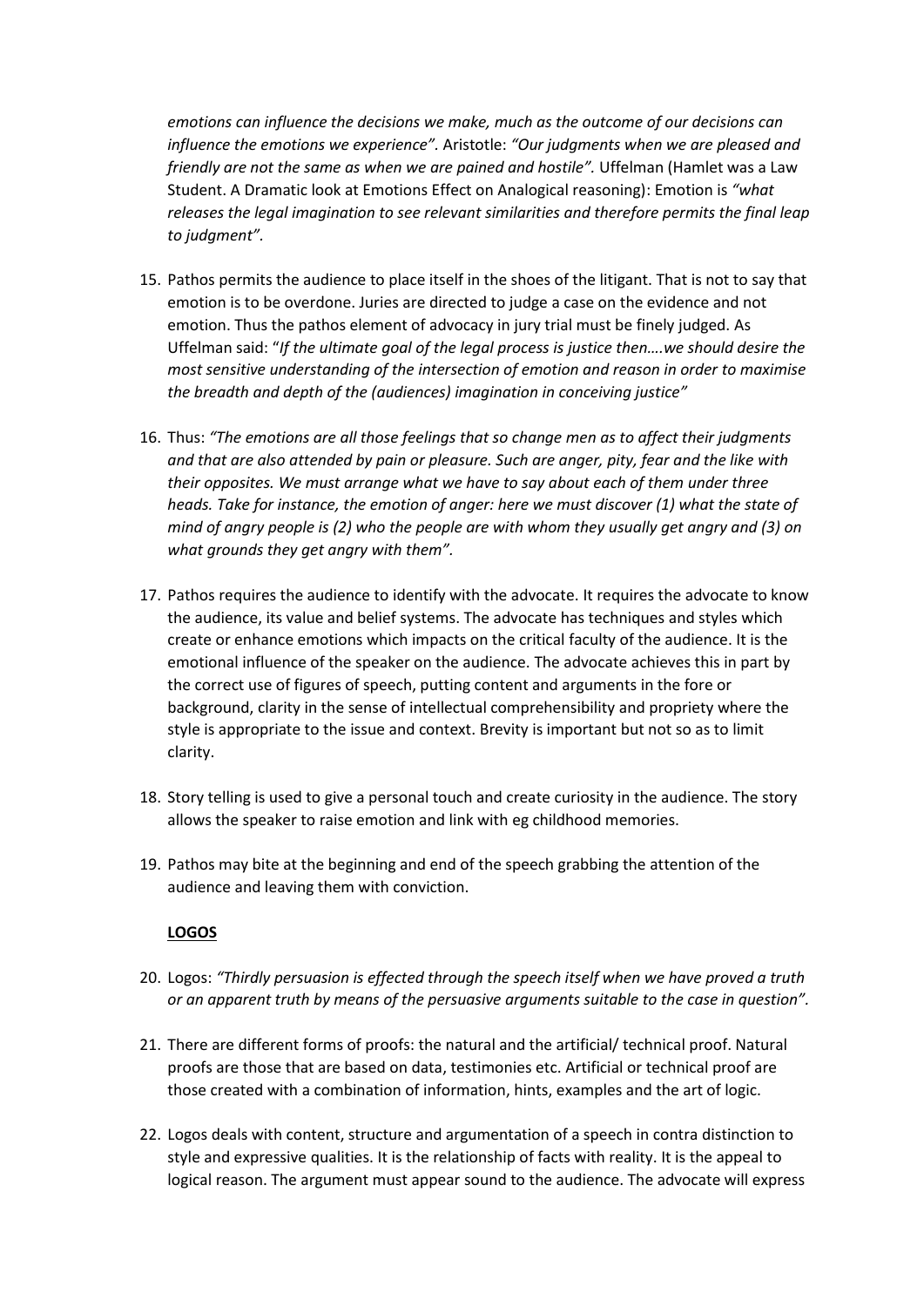information, argumentation and structure clearly and explicitly so that the audience is able to follow his reasoning. The structure of the speech supports the listener to understand and enjoy the content of the speech, to memorise and process the information given.

### **COGITATION**

- 23. So what does this mean for the criminal practitioner? Caldwell (Primacy, Recency Ethos and Pathos. Integrating Principles of Communication into the Direct Examination): "*In the courtroom the advocate must inform and persuade; he must respect the cumbersome rules of the court but still present the facts in a memorable and compelling way. That is the advocate's message must be accurate, factual and legally adequate but also absorbing, captivating and emotionally forceful. Similarly the advocate as messenger must not only be lawyerly making sure that all the "Is" are dotted and "ts" are crossed but also credible and likeable. Both message and messenger play critical roles in the communication process".*
- 24. Scharffs (The Character of Legal Reasoning) summarised the Aristotelian theory as accounting for both practical wisdom in that it '*imbues craft with a moral dimension that it otherwise lacks' by mandating the use of logic and rational arguments through logos as well as the existence of a goodness in the persuader through ethos"* (McCormack).
- 25. A few thoughts whether prosecuting or defending:
	- *i.* When defending I get to know the client perhaps more deeply than he/she has ever known. Gone are the days when Leading Counsel did not see her client. By getting to know our client well we are able to identify with him/her. We are able to glean tiny but precious parts of his character which we can then adduce before the jury. In one case it was weeks before we established that a man on trial for an associated role in a gang execution with a substantial criminal record, translated books for children into braille and worked in prison as a Samaritan whilst at the same time describing himself as a "*scroat*". When prosecuting the victim is not just a name. He or she is a person and the jury is entitled to know how he or she appeared in life.
	- *ii.* I structure my examination in chief or cross examination (normally in writing and contributed to by Junior Counsel and Solicitor) and when defending make sure that the client understands exactly what we are seeking to elicit from him in the witness box. If the client is not prepared then the entire case can be lost by reason of this gross disservice. The client and the advocate will lose all credibility or ethos.
	- *iii.* Whatever the time available I spend it on the case, thinking, working on cross examination, theories, speech. I always visit the scene of a murder to get a feel for the place. Whatever the detective work we may see something no one else has seen – rarely but it may happen.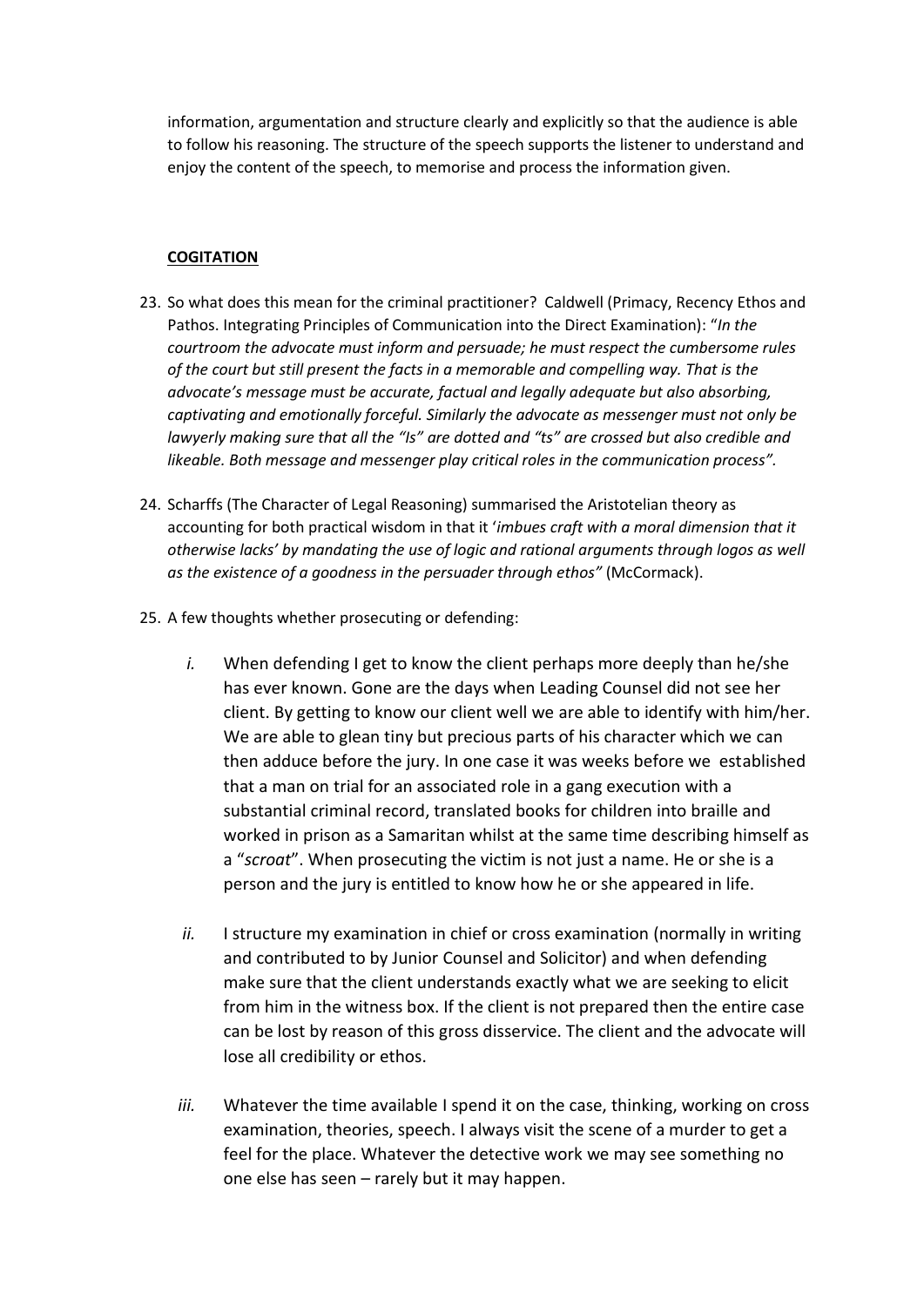- *iv.* Even if interviews are "no comment" interviews someone on the team listens/watches them both for the defendants and any ABE. We may get a feel for the characteristics of the individual
- *v.* More important than anything is to be able to *"tell them (the jury) the story"*  as the old barrister in Brothers in Law advised.
- *vi.* Successful advocacy requires mastery of the brief, consideration of every and all permutations of fact and inference, rigorous analysis, time to reflect, revise and where necessary to delete.
- vii. I seek to establish Ethos from the beginning, the first moment when introduced to the jury. That means appearance must attract. The uniform is there for a purpose. We use it. Our collars must be clean. More than that I may be seen outside court as the jury arrive or leave after the court day. If I am scruffy, if I am not wearing my collar and tie even in the heat, the jury will see.
- viii. The entire trial is founded or predicated on the speech. Every question must be asked for the purpose of the speech. We do not ask anything, do not say anything unless it is to be used for the speech.
- ix. The jury will see interactions with the judge and any opposing counsel. Whatever the provocation, the jury will be far more impressed by an advocate who is polite and reasonable. Rarely have I found that interjections assist the speech unless absolutely necessary. The purpose of the advocate is not to disparage ones opponent and turn the jury away from the other side but rather to bring the jury onto his client's side.
- x. When it comes to the speech, I write it out word for word unless I consider myself a natural orator (of whom there are few). Most of the great orators I have known have sweated blood over their speech.
- xi. I build the speech on the principles of ethos pathos and logos but directed towards the essence of the case being presented.
- xii. I seek to know my speech so well that I can read it without looking at the notes. Thus I will always be able to look the jury in the eye. If we have the written speech we can, should the whim or audience reaction provide the opportunity, fly from it knowing that we can return to the safety of the structure of the nest without faltering. I read the speech again and again and revise it time and again before I deliver it. I read it aloud in the privacy of my study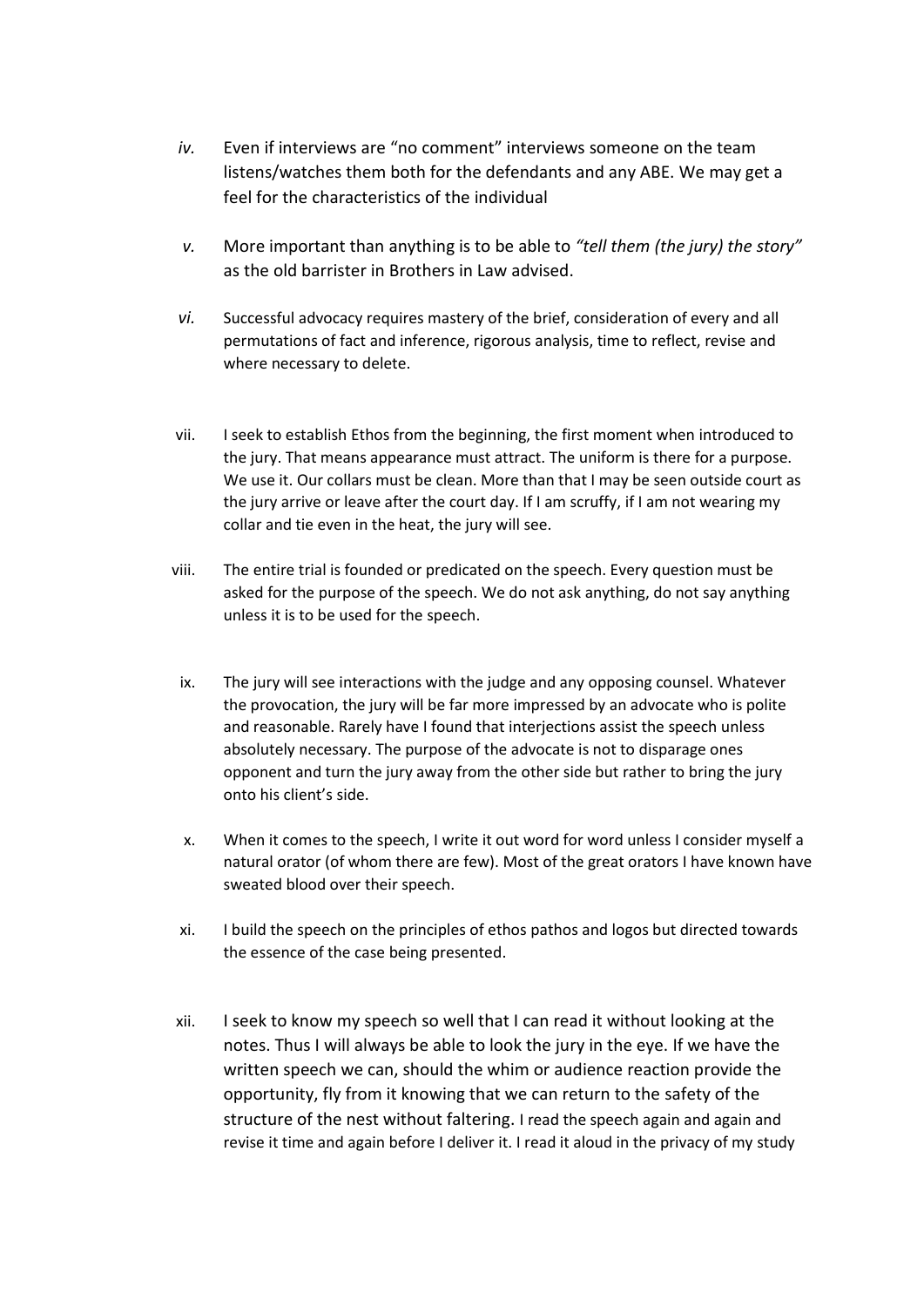or hotel room, to get every tone of voice, every turn of phrase perfect. A prolix, rambling and obtuse speech will not persuade.

- xiii. Before delivering the speech, I prepare by standing at the lectern before the court assembles; I judge the distance between me and the jury; I make sure they can all see me and just as important I can eye ball each of them.
- xiv. I empty my pockets. I do not want anything to detract from me, the advocate which will surely happen if I am jangling keys.
- xv. When delivering the speech I do not rush, I stand straight, I look at the jury. I do not drop my eyes to the page as I make the crucial point. To do so will suggest that I do not believe in my own argument.
- xvi. Where sensible, I have every single exhibit or page of the jury bundle available for reference unless it is easier to quote in the speech in which case I type it out word for word so that there is no stumbling.
- xvii. I monitor speed of delivery. I sometimes try to inject some humour but am very careful - humour is difficult in a gang execution but even there it is possible.
- xviii. I try to use some local knowledge so as to get close to a local jury. In a recent murder trial in Chapeltown Leeds, when defending I was able to use the following:

*"The Ralph Thoresby School is in Cookridge. Ralph Thoresby was an 18th century antiquarian and merchant. He described Chapeltown as "well situated in pure air upon a pleasant ascent which affords a prospect of the country for 10 or 12 miles".* 

*Chapeltown Moor was the site of one of the first Yorkshire cricket matches between the gentlemen of Chapeltown and the gentlemen of Sheffield.* 

*It remains an area where as (the police intelligence officer) described most people play out their lives in a decent and respectable way.* 

*It has beautiful parks and well stocked children's playground.* 

*It is however plagued by those who mercilessly lacerate it with their drug dealing and associated violence".*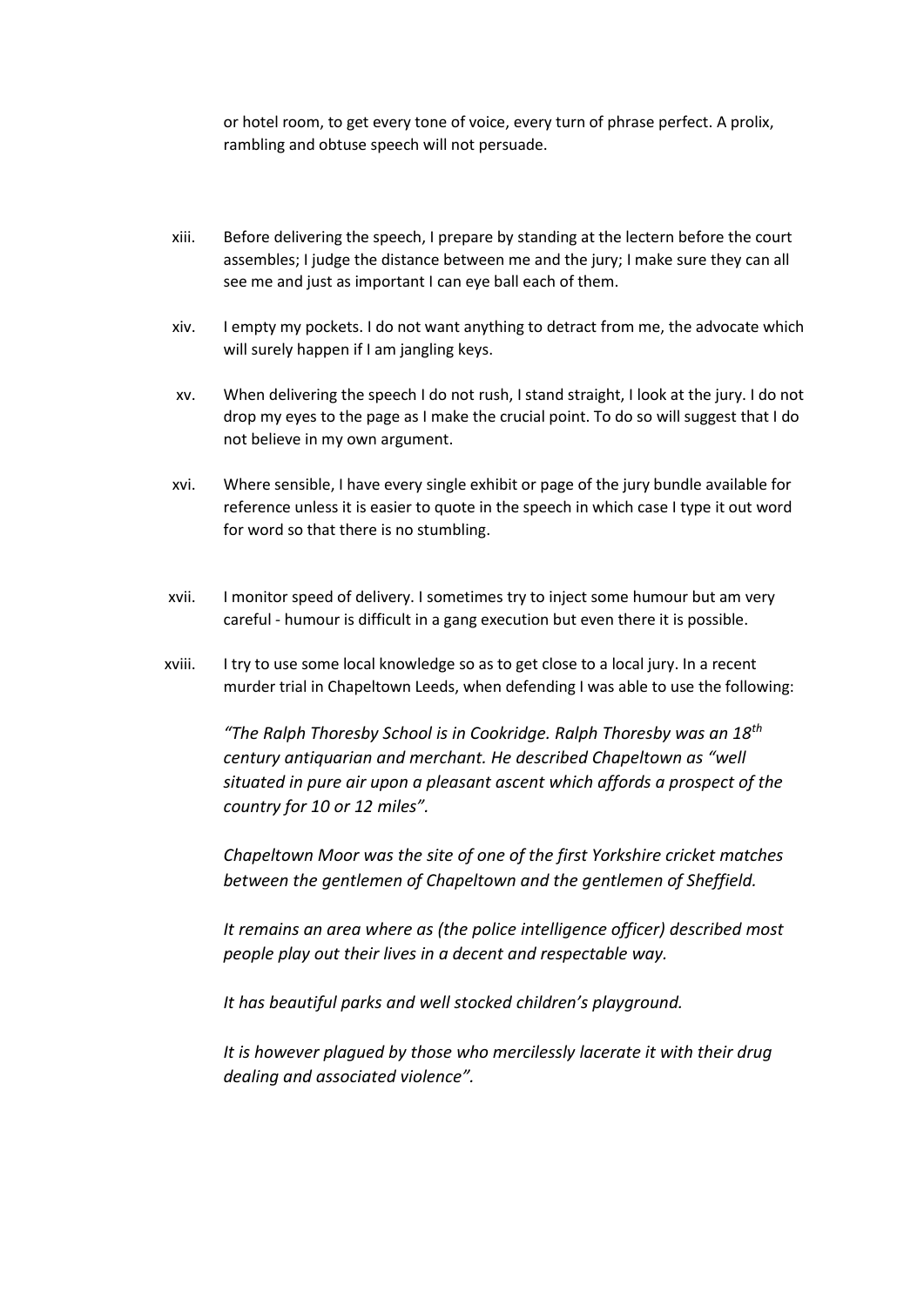xix. I embrace Ethos. I make myself known to the jury. I open myself up. I never speak down to the jury. I am never pompous. I always defer to the jury. I make them feel as they are, significant. I have used an introduction, again when defending:

*"I am acutely aware that although I am older than each of you, together you are collectively far older than I. I have some experience of life but together you have more experience than I could ever hope for. I have my trade. You have or have had yours whether paid or unpaid. Thus you have more knowledge of work whether in the home, with children or beyond. You have suffered life's tragedies, you have experienced life's many joys. It is that experience of life which you will obviously bring to bear on this case as you follow your own lines of logic.*

*One thing I can be fairly sure of is that you have not experienced what you are now experiencing in this court. But even there I could be wrong. You may be lawyers, judges, police officers, I do not know.*

*And so do not blame me if I address you on matters which you may well know. Please forgive me if individually or collectively you consider that anything I might say makes little or no sense"*

- *xx.* I look at the entire jury ranging from 1 to 12. If necessary and I need a friendly face I turn to the juror who I rightly or, in my sense of delusion, believe to be on my side.
- xxi. I do my best to follow this advice.
- *26.* Sometimes, just sometimes when defending I may be able to tell the jury about Aristotle and turn it towards the defendant*.* In a gangland execution case where there were cut throat defences, having dealt with the usual burden and standard of proof, I intended to say:

*Our case depends on three things: what you think of (the defendant) when you see him and hear him, a logical analysis of the prosecution case and the incoherence of the case for the other defendants.*

*I have my own rules in criminal trials based on what those of us who are rather ancient were taught when learning our trade. They are based on the great Greek philosopher Aristotle, who taught that the art of advocacy is built on three pillars logos (the logic or reasoning supporting the speaker), ethos (the credibility of the speaker) and pathos (emotional appeal of the speaker).*